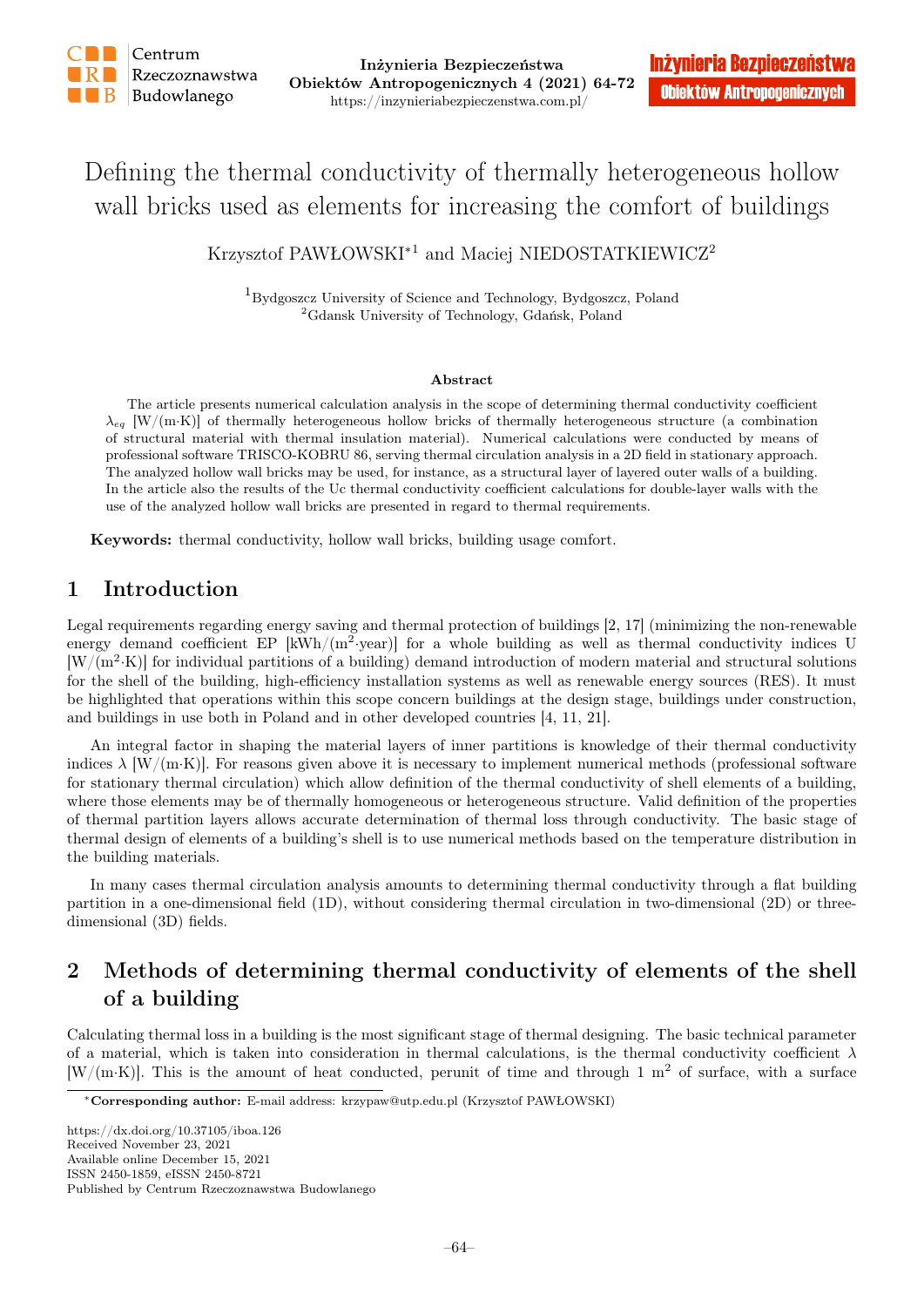temperature difference on both sides of the partition equal to 1K. Standardization has introduced two concepts related to the thermal conductivity coefficient of materials (or thermal resistance of materials):

- The declared value  $(\lambda_D)$ , serving production quality control, and matching laboratoryconditions; and
- The calculated value  $(\lambda_{ob})$ , serving design purposes, and matching material usage conditions in a building.

Climatic conditions, both inside and outside a building, influence the thermal conductivity volume of materials. Consideration of the impact of specific climatic conditions on an element of a building allows for precise estimation of actual thermal losses. Determining the calculation value relies on incorporating temperature and humidity differences between the conditions for which the declared value of thermal conductivity has been specified and the conditions under which the material actually works. In the case of construction usage application humidity plays a vital role. For technical insulation materials temperature changes are the most important factor. At the design stage the working conditions of the material ought to be predicted and conversion of the  $\lambda_D$  coefficient to the  $\lambda_{ob}$  value conducted. Material conductivity is a function of its density, humidity content, temperature, and time elapsed from the production of the material:

$$
\lambda_{ob} = \lambda_D \cdot F_T \cdot F_M(or F_\Psi) \cdot F_a \tag{1}
$$

where:

 $\lambda_{ob}$  - calculated value of the thermal conductivity coefficient,

 $\lambda_D$  - declared value of thermal conductivity coefficient,

 $F_T$  - conversion temperature factor,

 $F_a$  - conversion factor dependent of the time of material production,

 $F_M$  - conversion humidity factor which takes into account the mass humidity of the material or the volume humidity of the material  $(F_{\Psi}).$ 

Various approaches have been described for determining the value of thermal conductivity indices of materials constituting building partitions [5, 12, 18–20]. Thermal exchange occurs due to temperature differences. In engineering issues the T temperature field is established by means of the dependency of temperature on spatial coordinates  $(x, y, z)$ z) and time (t). Methods of analyzing thermal exchange problems usually require simplifying assumptions for the long run, which sometimes makes those solutions hardly useful. Thus, it seems valid to apply effective numerical methods described in [15], among others.

In order to fulfil the requirements of the directive [2] and the regulation [17], as well as increasingly rigorous technical and environmental standards, new materials and technical solutions are sought. Optimization of the thermal quality of a building's shell guarantees a decrease in thermal losses occurring by means of conductivity and thus, consequently, leading to the building's demand for energy (EU EK and EP) being minimizedand levels of  $CO<sub>2</sub>$  emission to the atmosphere being lowered. For this reason it is valid to use building materials which have a low thermal conductivity coefficient  $\lambda$  [W/(m·K)].

An example solution, within the scope of energy saving and thermal protection of buildings, is to use small-size hollow wall bricks (elements), with a thermally heterogeneous structure (a combination of construction materials – plain concrete or cellular concrete with a heat insulation material (polystyrene or polyurethane foam)). In such cases, when determining the thermal conductivity coefficient  $\lambda$ , it is reasonable to use software which provides thermal analysis of stationary heat circulation (at constant ambient temperature)under various boundary conditions. The equivalent thermal conductivity coefficient  $\lambda_{eg}$  [W/(m·K)] of a building element consisting of various building materials defines the thermal conductivity of a homogenous substitute building material, cuboid in shape and of the same dimensions, which when in place of the whole building element in the installed condition allows the same thermal effect to be obtained.

In the EAD (European Assessment Document) compliant method [3] detailed calculations of thermal bridges are conducted in three dimensions with a load bearing thermal insulation element. Here, a detailed model of the complex structure of the load bearing thermal insulation element is created and the thermal bridge heat loss is determined. On the basis of the resulting thermal loss the equivalent thermal conductivity coefficient  $\lambda_{eq}$  is calculated as well as the equivalent thermal resistance Req. The calculations are conducted with the use of professional software for calculating physical parameters of thermal bridges (using boundary parameters in accordance with PN-EN ISO 6946:2008 [14]).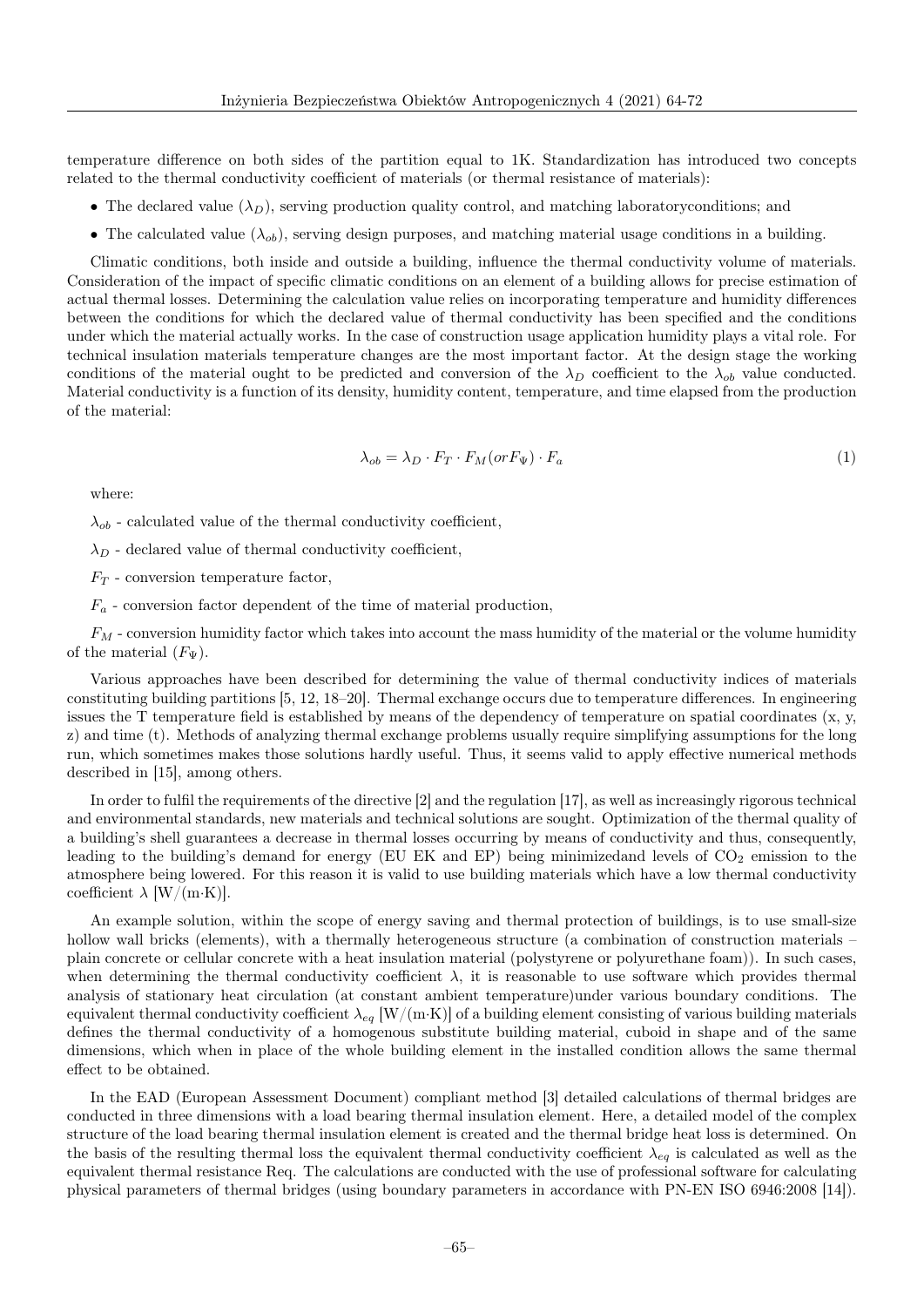Described below 5 stages presents the calculation algorithm for determining, with the use of software, the thermal calculated coefficient  $\lambda_{eq}$  [W/(m·K)] of a building element consisting of several heterogeneous building materials.

#### Stage I

Defining thermal flux Φ [W] flowing through an element using computer software which provides thermal analysis of stationary thermal circulation (at constant ambient temperature), under different boundary conditions.

#### Stage II

Defining the thermal conductivity coefficient of the element according to the equation:

$$
U = \frac{\Phi}{A \cdot (t_i - t_e)}\tag{2}
$$

where:

Φ - the thermal flux flowing through the item [W],

A - surface area of the item through which the conductivity occurs  $[m^2]$ ,

 $(t_i - t_e)$  - temperature difference [K].

#### Stage III

Defining the total thermal resistance according to the equation:

$$
R_T = \frac{1}{U} \tag{3}
$$

where:

 $R_T$  - total thermal resistance of the element from environment to environment $[(m^2·K)/W]$ ,

U - thermal conductivity coefficient of the element  $[W/(m^2 \cdot K)]$ .

#### Stage IV

Defining the thermal resistance of the item:

$$
R_i = R_T - (R_{si} + R_{se})
$$
\n<sup>(4)</sup>

where:

 $R_i$  - thermal resistance of the item  $[(m^2 \cdot K)/W]$ ,

 $R_T$  - total thermal resistance of the item from environment to environment $[(m^2 \cdot K)/W]$ ,

 $R_{si}$  - thermal transfer resistance o the inner surface of the partition  $[(m^2 \cdot K)/W]$ ,

 $R_{se}$  - thermal transfer resistance o the outer surface of the partition  $[(\text{m}^2 \cdot \text{K})/\text{W}]$ .

#### Stage V

Defining the thermal conductivity coefficient of a thermally heterogeneous item:

$$
\lambda'' = \frac{d_i}{R_i} \tag{5}
$$

$$
\lambda_{eq} = \frac{d_i}{R_i} \tag{6}
$$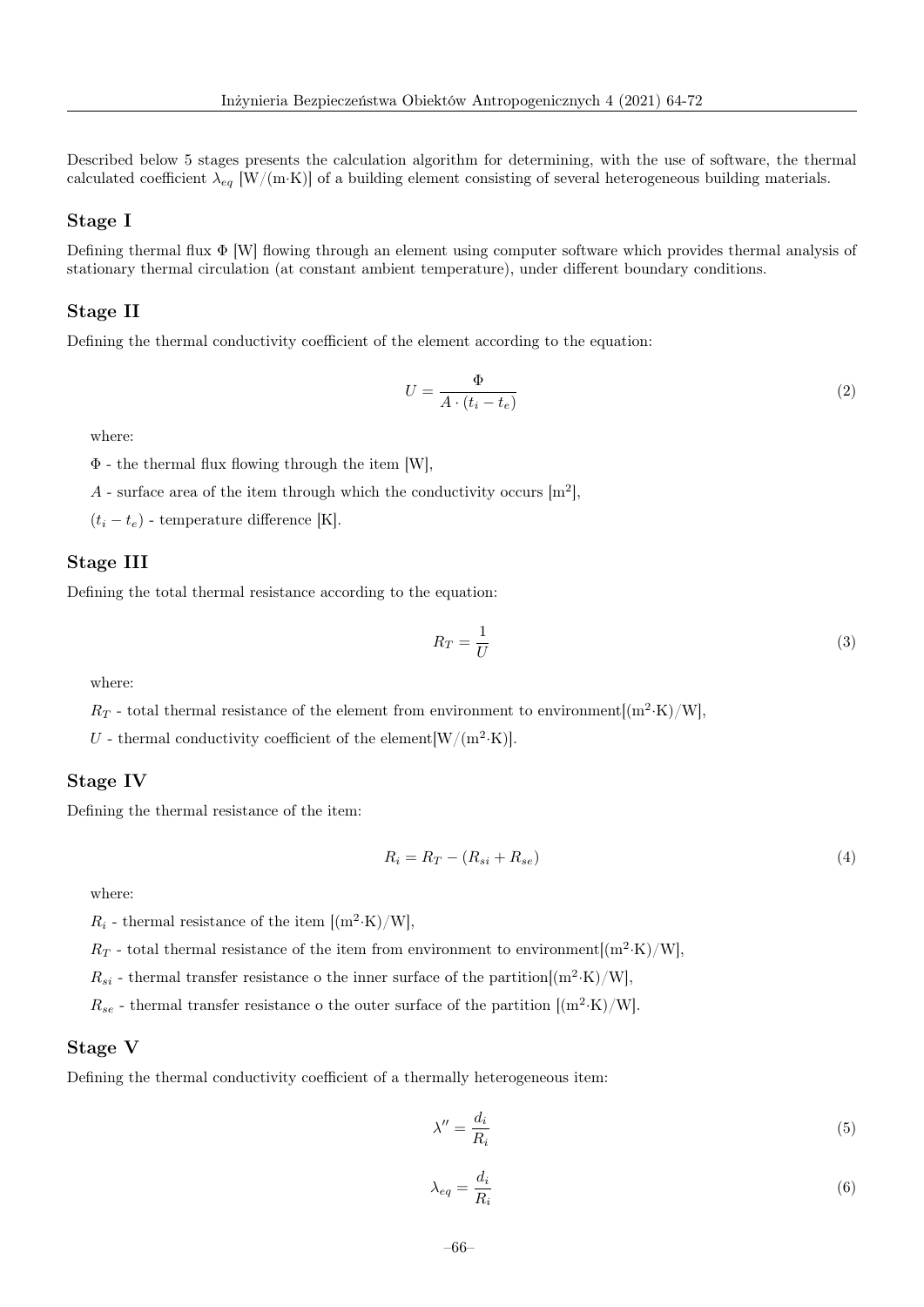where:

 $d_i$  - thickness of the item [m].

 $R_i$  - thermal resistance of the item  $[(m^2 \cdot K)/W]$ .

## 3 Determining the thermal conductivity coefficient of thermally heterogeneous hollow wall bricks on the basis of numerical calculations

Hollow wall bricks of thermally heterogeneous structure, made from regular concrete or cellular concrete with a filling of heat insulating material, constitute an alternative solution to traditional wall elements used in the construction industry (e.g. hollow ceramic bricks with a mineral wool filling, or lightweight expanded clay aggregate with a polystyrene filling). Figure 1 presents the geometry of analyzed masonry units, of dimension  $24\times40$  cm, selected for calculations. This is a proposal for a material solution which has not been commonly used in construction as yet. This type of solution is a modification of previously-used hollow aggregate bricks (PC, EF, Gamma, Welo, KJ ceramic wall bricks) [23]. The tested material solutions, when used as elements for erecting external walls, are an alternative to homogeneous brickwork made of cellular concrete or 24 cm thick porcelain ceramics. Later in this work, conceptual calculations are presented for determination of the heat transmission coefficient  $\lambda$  of a heterogeneous brick, using a professional computer program for analysis of stationary heat flow in a two-dimensional (2D) field.



Figure 1. Geometry of the analyzed hollow bricks

For the calculations(for the four hollow bricks A, B, C, D) the following material solution was adopted:

- Plain concrete:  $\rho = 2200 \text{ kg/m}^3$ ,  $\lambda_{ob} = 1.70 \text{ W/(m·K)}$ , Styrofoam:  $\rho = 30 \text{ kg/m}^3$ ),  $\lambda_{ob} = 0.035 \text{ W/(m·K)}$ , PUR foam:  $\rho = 35 \text{ kg/m}^3$ ),  $\lambda_{ob} = 0.022 \text{ W/(m·K)}$ ,
- Light concrete:  $\rho = 1000 \text{ kg/m}^3$ ,  $\lambda_{ob} = 1.70 \text{ W/(m·K)}$ , Styrofoam:  $\rho = 30 \text{ kg/m}^3$ ),  $\lambda_{ob} = 0.035 \text{ W/(m·K)}$ , PUR foam:  $\rho = 35 \text{ kg/m}^3$ ),  $\lambda_{ob} = 0.022 \text{ W/(m·K)}$ ,
- Autoclaved cellular concrete:  $\rho$ =600 kg/m<sup>3</sup>,  $\lambda_{ob}$ = 0.21 W/(m·K), Styrofoam:  $\rho = 30 \text{ kg/m}^3$ ),  $\lambda_{ob} = 0.035 \text{ W/(m·K)}$ , PUR foam:  $\rho = 35 \text{ kg/m}^3$ ),  $\lambda_{ob} = 0.022 \text{ W/(m·K)}$ .

The described elements are to constitute only a part of a two-layer wall, which is intended to be insulated on the external side with a thermal insulation material in accordance to principles specified in [9, 10], which is an update of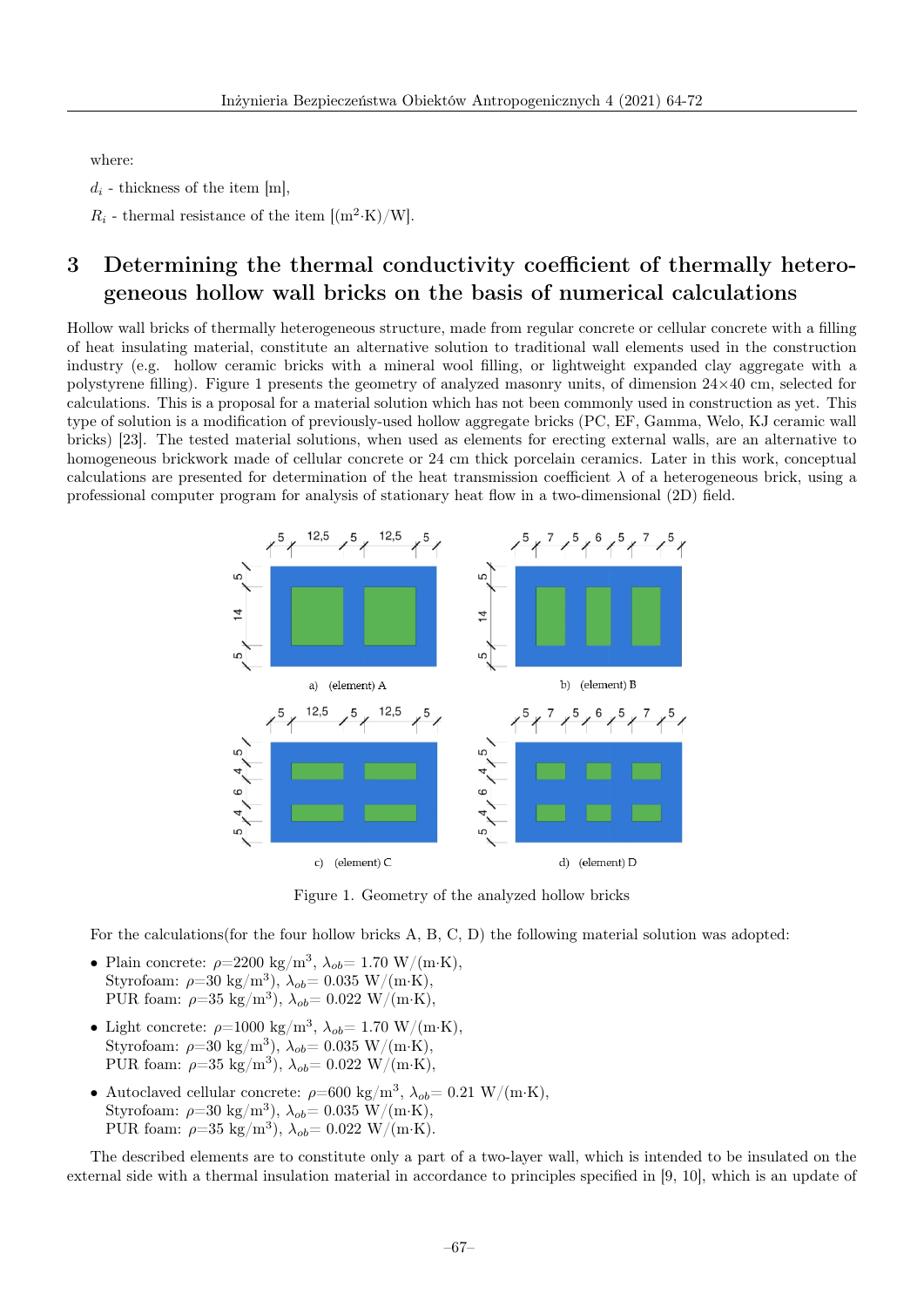[7, 8], themselves based on documents [6, 22]. The elements analyzed in the further part of the article are not intended to be used in enhanced homogeneous walls (without outer thermal insulation).

The hollow bricks were designed as a flow-through type, without a horizontal diaphragm in the form of a bottom. The assumption behind their use is their incorporation with traditional bricklaying binders(cement/limestone) or modified thermally absorbent ones up to 15 mm thick. In accordance with the standard [1], supporting and vertical binders made with traditional mortars should be no less than 6 millimetres in their actual thickness, yet no bigger than 15 millimetres (nominally 10 mm). The lack of a horizontal diaphragm in the form of a bottom makes it impossible to use hollow bricks for construction of walls raised with the use of thin binders of 3 mm thick (from 0.5 millimetre up to 3 millimetres (2mm on average)), yet, as mentioned earlier, the wall elements under analysis still have to be insulated with thermal insulation material to the height of vertical partitions being raised using them.

Numerical calculations were conducted using the program TRISCO-KOBRU 86 [16]. A grid of finite elements with a uniform side equal to 1 mm was adopted, in accordance with specifications of the standard PN-EN ISO 10211:2008 [13]. In the software version used [16] it is possible to determine a constant temperature between the edges of particular blocks. After creating the geometry and adopting the boundary conditions  $(t_i=20\degree \text{C}, R_{si}=0.13~(\text{m}^2 \cdot \text{K})/\text{W}, t_e=20\degree \text{C}$ ,  $R_{se}$ =0.04 (m<sup>2</sup>·K)/W) the calculation process was launched. Temperature field calculations are conducted with the aid of a linear equation matrix. Having conducted the calculations, a graphic and digital result is obtained, which contains the temperatures and heat fluxes of the analyzed building element (Fig. 2.).

According to the software manual the calculating parameters were as follows:

- maximum number of iterations– 10000,
- absolute error in calculated temperatures 0.0001  $\degree$ C,
- absolute error in calculated heat fluxes in the connector  $-0.001$



a) calculation model





In tables 1, 2 and 3 the thermal conductivity coefficient  $\lambda_{eq}$  [W/(m·K)] calculation results are listed for building elements consisting of several different building materials in three calculation variants.

The values of conductivity coefficient  $\lambda_{eq}$  [W/(m·K)] of hollow wall bricks of homogenous structure depend on the value of the thermal conductivity coefficient  $\lambda$  [W/(m·K)] of individual materials (plain concrete, light concrete, autoclaved cellular concrete, Styrofoam, PUR foam) as well as the composition of the construction and insulation layers – shown in figure 2. Each change in the geometry of the wall elements requires repeated individual calculations. The analyzed hollow wall bricks may be used, for instance, as a construction layer in the outer layer walls of the building. It must be pointed out, however, that the load-bearing capacity (compression resistance [MPa]) of the analyzed hollow bricks will vary depending on the proportion and type of the construction material ((plain concrete, light concrete, autoclaved cellular concrete). Identification and analysis of resistance characteristics will be the next stage of the research.

In order for the amount of thermal energy required to be kept at a sufficiently low level to render use of a particular partition rational in construction of a building for an intended purpose, the partitions inside the building should be designed in such a way that the values of the thermal conductivity coefficient  $U_c$  [W/(m<sup>2</sup>·K)] of outer partitions and doors, and the installation technique, conform to the following requirement of thermal insulation:  $U_c \leq U_{c(max)}$ .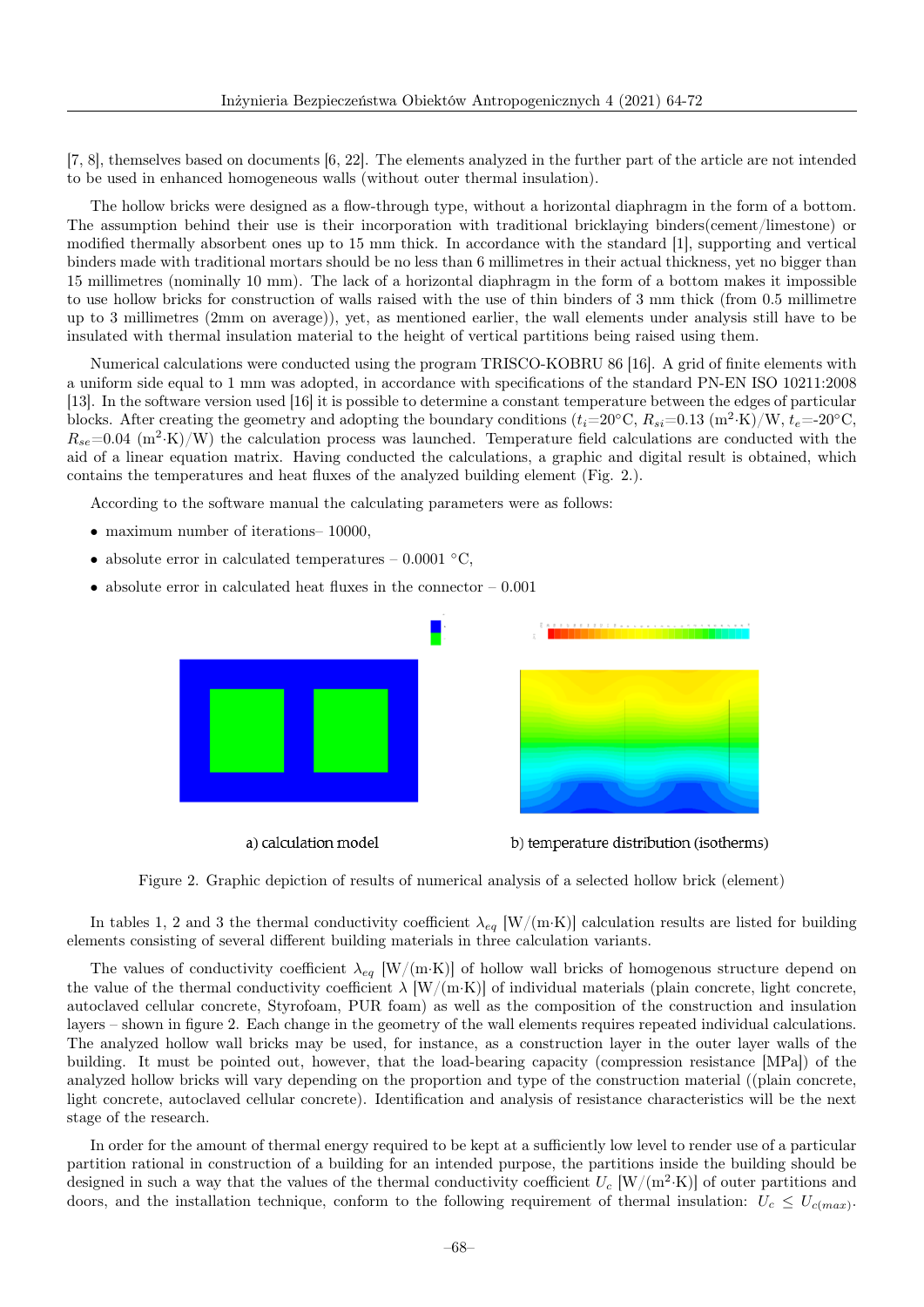| Calculation variants                                                             |                |             | $\Phi$ | $\mathbf{U}$                                                                | $R_T$ | R             | $\lambda_{eq}$   |  |  |
|----------------------------------------------------------------------------------|----------------|-------------|--------|-----------------------------------------------------------------------------|-------|---------------|------------------|--|--|
|                                                                                  |                |             | [W]    | $[W/(m^2 \cdot K)]$<br>$[(m^2 \cdot K)/W]$                                  |       | $[(m^2-K)/W]$ | $[W/(m\cdot K)]$ |  |  |
| 1.                                                                               | Hollow brick A | T           | 32.83  | 2.052                                                                       | 0.487 | 0.317         | 0.757            |  |  |
| 2.                                                                               | Hollow brick A | $_{\rm II}$ | 32.48  | 2.030                                                                       | 0.493 | 0.323         | 0.743            |  |  |
| 3.                                                                               | Hollow brick B | T           | 39.10  | 2.444                                                                       | 0.409 | 0.239         | 1.004            |  |  |
| 4.                                                                               | Hollow brick B | $_{\rm II}$ | 38.91  | 2.432                                                                       | 0.411 | 0.241         | 0.996            |  |  |
| 5.                                                                               | Hollow brick C | T           | 34.75  | 2.172                                                                       | 0.460 | 0.290         | 0.828            |  |  |
| 6.                                                                               | Hollow brick C | $_{\rm II}$ | 34.27  | 2.142                                                                       | 0.467 | 0.297         | 0.808            |  |  |
| 7.                                                                               | Hollow brick D | T           | 41.00  | 2.563                                                                       | 0.390 | 0.220         | 1.091            |  |  |
| 8.                                                                               | Hollow brick D | $_{\rm II}$ | 40.76  | 2.548                                                                       | 0.392 | 0.222         | 1.081            |  |  |
| Plain concrete ( $\rho$ =1700 kg/m <sup>3</sup> ) $\lambda_{ob}$ = 1.70 W/(m·K), |                |             |        |                                                                             |       |               |                  |  |  |
|                                                                                  |                |             |        | variant I – Styrofoam $\lambda_{ob} = 0.035 \text{ W/(m} \cdot \text{K)}$ , |       |               |                  |  |  |

Table 1. Results of thermal conductivity coefficient calculations  $\lambda_{eq}$  [W/(m·K)] for hollow wall bricks (plain concrete, thermal isolation material) – own elaboration

variant II – PUR foam  $\lambda_{ob}$ = 0.022 W/(m·K)

Table 2. Results of thermal conductivity coefficient calculations  $\lambda_{eq}$  [W/(m·K)] for wall hollow bricks (light concrete, thermal isolation material) – own elaboration

| Calculation variants                                                                                                                                                                                                                   |                |              | Φ     | U                   | $R_T$               | R                   | $\lambda_{eq}$   |  |  |
|----------------------------------------------------------------------------------------------------------------------------------------------------------------------------------------------------------------------------------------|----------------|--------------|-------|---------------------|---------------------|---------------------|------------------|--|--|
|                                                                                                                                                                                                                                        |                |              | [W]   | $[W/(m^2 \cdot K)]$ | $[(m^2 \cdot K)/W]$ | $[(m^2 \cdot K)/W]$ | $[W/(m\cdot K)]$ |  |  |
| 9.                                                                                                                                                                                                                                     | Hollow brick A | T            | 23.11 | 1.444               | 0.693               | 0.523               | 0.459            |  |  |
| 10.                                                                                                                                                                                                                                    | Hollow brick A | $_{\rm II}$  | 22.66 | 1.385               | 0.722               | 0.552               | 0.435            |  |  |
| 11.                                                                                                                                                                                                                                    | Hollow brick B | T            | 28.06 | 1.754               | 0.570               | 0.400               | 0.600            |  |  |
| 12.                                                                                                                                                                                                                                    | Hollow brick B | $\mathbf{H}$ | 27.79 | 1.737               | 0.576               | 0.406               | 0.591            |  |  |
| 13.                                                                                                                                                                                                                                    | Hollow brick C | T            | 24.86 | 1.554               | 0.644               | 0.474               | 0.506            |  |  |
| 14.                                                                                                                                                                                                                                    | Hollow brick C | $\mathbf{H}$ | 24.23 | 1.514               | 0.660               | 0.490               | 0.490            |  |  |
| 15.                                                                                                                                                                                                                                    | Hollow brick D | I            | 29.77 | 1.861               | 0.537               | 0.367               | 0.654            |  |  |
| 16.                                                                                                                                                                                                                                    | Hollow brick D | $_{\rm II}$  | 29.44 | 1.840               | 0.543               | 0.373               | 0.643            |  |  |
| Light concrete ( $\rho$ =1000 kg/m <sup>3</sup> ) $\lambda_{ob}$ = 1.70 W/(m·K),<br>variant I – Styrofoam $\lambda_{ob} = 0.035 \text{ W}/(\text{m} \cdot \text{K})$ ,<br>variant II – PUR foam $\lambda_{ob} = 0.022 \text{ W/(m·K)}$ |                |              |       |                     |                     |                     |                  |  |  |

The  $U_{c(max)}$  coefficients values have been listed in the regulation [17]. Table 4 lists calculation results of thermal conductivity coefficient  $U_c$  [W/(m<sup>2</sup>·K)] values of layer walls selected using selected hollow wall bricks insulated with Styrofoam or PUR foam slabs. The calculations were conducted in accordance with the procedure presented in PN-EN ISO 6946:2008 [14].

The value of thermal conductivity coefficient  $\lambda (\lambda_{eq})$  [W/(m·K)] of the insulating material has a significant influence on the value of the thermal conductivity coefficient U  $\rm [W/(m^2 \cdot K)]$  of a building partition. Within one overall type of insulation this value may range considerably depending on the product, as a result of the fast pace of development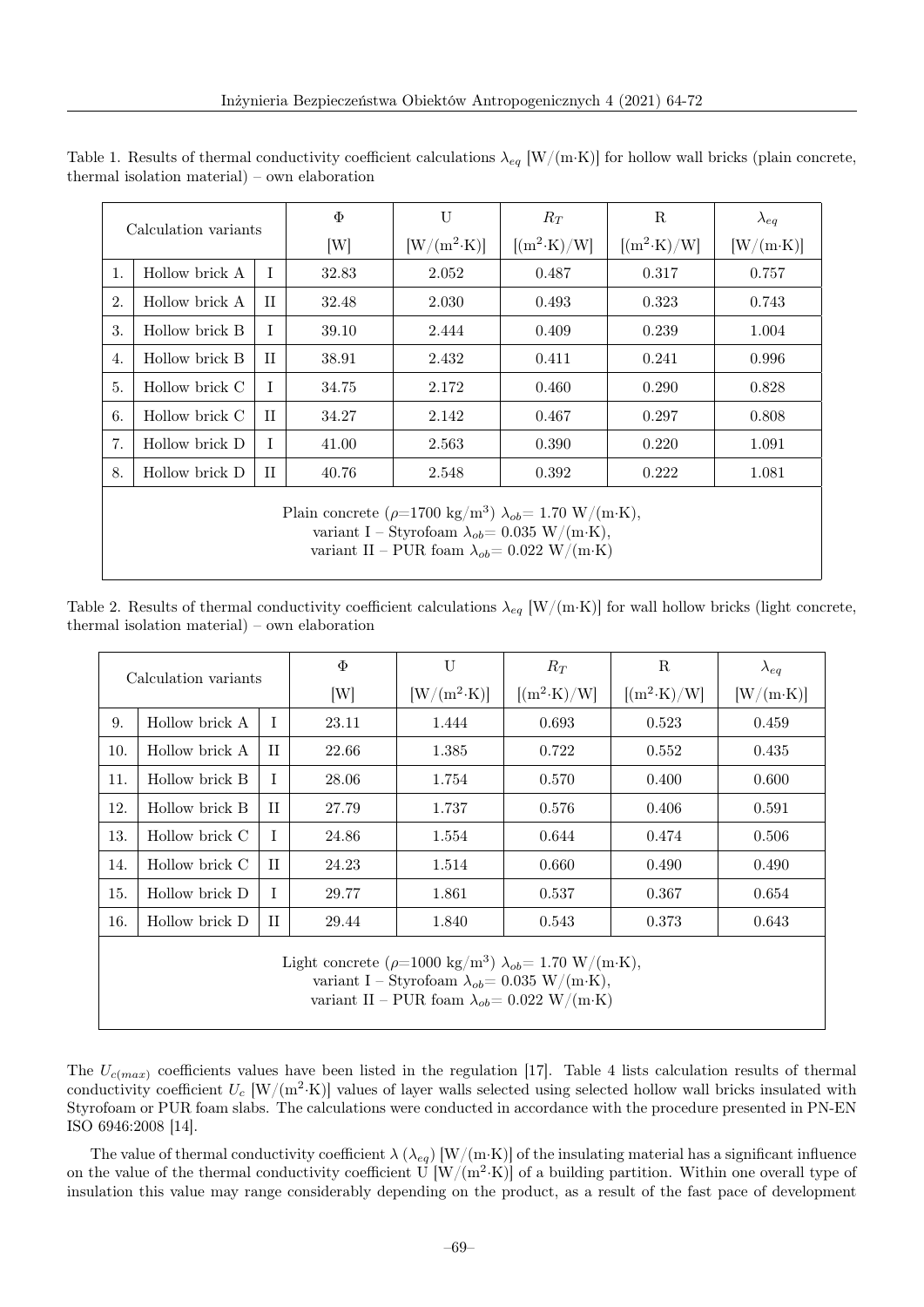| Calculation variants |                                                                                                                                                                                                                                                                         |              | $\Phi$ | U                   | $R_T$               | R                   | $\lambda_{eq}$   |  |  |  |
|----------------------|-------------------------------------------------------------------------------------------------------------------------------------------------------------------------------------------------------------------------------------------------------------------------|--------------|--------|---------------------|---------------------|---------------------|------------------|--|--|--|
|                      |                                                                                                                                                                                                                                                                         |              | [W]    | $[W/(m^2 \cdot K)]$ | $[(m^2 \cdot K)/W]$ | $[(m^2 \cdot K)/W]$ | $[W/(m\cdot K)]$ |  |  |  |
| 17.                  | Hollow brick A                                                                                                                                                                                                                                                          | T            | 7.37   | 0.461               | 2.196               | 1.999               | 0.120            |  |  |  |
| 18.                  | Hollow brick A                                                                                                                                                                                                                                                          | $\mathbf{H}$ | 6.79   | 0.424               | 2.358               | 2.188               | 0.110            |  |  |  |
| 19.                  | Hollow brick B                                                                                                                                                                                                                                                          | I            | 8.61   | 0.538               | 1.859               | 1.689               | 0.142            |  |  |  |
| 20.                  | Hollow brick B                                                                                                                                                                                                                                                          | $\mathbf{H}$ | 8.21   | 0.513               | 1.949               | 1.779               | 0.135            |  |  |  |
| 21.                  | Hollow brick C                                                                                                                                                                                                                                                          | T            | 8.29   | 0.518               | 1.931               | 1.761               | 0.136            |  |  |  |
| 22.                  | Hollow brick C                                                                                                                                                                                                                                                          | $\mathbf{H}$ | 7.61   | 0.476               | 2.101               | 1.931               | 0.124            |  |  |  |
| 23.                  | Hollow brick D                                                                                                                                                                                                                                                          | T            | 9.39   | 0.587               | 1.704               | 1.534               | 0.156            |  |  |  |
| 24.                  | Hollow brick D                                                                                                                                                                                                                                                          | $_{\rm II}$  | 8.94   | 0.559               | 1.789               | 1.619               | 0.148            |  |  |  |
|                      | Autoclaved cellular concrete ( $\rho$ =600 kg/m <sup>3</sup> ) $\lambda_{ob}$ = 0.21 W/(m·K),<br>variant I – Styrofoam $\lambda_{ob} = 0.035 \text{ W}/(\text{m} \cdot \text{K})$ ,<br>variant II – PUR foam $\lambda_{ob} = 0.022 \text{ W}/(\text{m} \cdot \text{K})$ |              |        |                     |                     |                     |                  |  |  |  |

Table 3. Results of thermal conductivity coefficient calculations  $\lambda_{eq}$  [W/(m·K)] for wall hollow bricks (autoclaved cellular concrete, thermal isolation material) – own elaboration

Table 4. Results of thermal conductivity coefficient calculations  $\lambda_{eq}$  [W/(m·K)] for wall hollow bricks (autoclaved cellular concrete, thermal isolation material) – own elaboration

| Calculation variants |                |              | $\lambda_{eq}$ | Thermal conductivity coefficient $U_c~[\mathrm{W}/(\mathrm{m}^2{\cdot}\mathrm{K})]$ insulated with |                 |                 |                                                       |                 |                 |  |
|----------------------|----------------|--------------|----------------|----------------------------------------------------------------------------------------------------|-----------------|-----------------|-------------------------------------------------------|-----------------|-----------------|--|
|                      |                |              | [W/m·K]        | Styrofoam $\lambda_{ob} = 0.035 \text{ W/(m·K)}$                                                   |                 |                 | PUR foam slabs $\lambda_{ob} = 0.022 \text{ W/(m·K)}$ |                 |                 |  |
|                      |                |              |                | $10 \text{ cm}$                                                                                    | $12 \text{ cm}$ | $15 \text{ cm}$ | $10 \text{ cm}$                                       | $12 \text{ cm}$ | $15 \text{ cm}$ |  |
| 1.                   | Hollow brick A | $\mathbf I$  | 0,757          | 0.30                                                                                               | 0.26            | 0.21            | 0.20                                                  | 0.17            | 0.14            |  |
| 2.                   | Hollow brick A | П            | 0.743          | 0.30                                                                                               | 0.25            | 0.21            | 0.20                                                  | 0.17            | 0.14            |  |
| 7.                   | Hollow brick D | I            | 1.091          | 0.31                                                                                               | 0.26            | 0.21            | 0.20                                                  | 0.17            | 0.14            |  |
| 8.                   | Hollow brick D | П            | 1.081          | 0.31                                                                                               | 0.26            | 0.22            | 0.20                                                  | 0.17            | 0.14            |  |
| 9.                   | Hollow brick A | T            | 0.459          | 0.28                                                                                               | 0.24            | 0.20            | 0.19                                                  | 0.16            | 0.13            |  |
| 10.                  | Hollow brick A | $\rm II$     | 0.435          | 0.28                                                                                               | 0.24            | 0.20            | 0.19                                                  | 0.16            | 0.13            |  |
| 15.                  | Hollow brick D | $\mathbf{I}$ | 0.654          | 0.29                                                                                               | 0.25            | 0.21            | 0.20                                                  | 0.17            | 0.13            |  |
| 16.                  | Hollow brick D | П            | 0.643          | 0.29                                                                                               | 0.25            | 0.21            | 0.20                                                  | 0.17            | 0.13            |  |
| 17.                  | Hollow brick A | T            | 0.120          | 0.20                                                                                               | 0.18            | 0.15            | 0.15                                                  | 0.13            | 0.11            |  |
| 18.                  | Hollow brick A | П            | 0.110          | 0.19                                                                                               | 0.18            | 0.15            | 0.14                                                  | 0.13            | 0.11            |  |
| 23.                  | Hollow brick D | $\bf{I}$     | 0.156          | 0.22                                                                                               | 0.19            | 0.17            | 0.16                                                  | 0.14            | 0.12            |  |
| 24.                  | Hollow brick D | П            | 0.148          | 0.22                                                                                               | 0.19            | 0.16            | 0.16                                                  | 0.14            | 0.12            |  |

Bolded values in the table marks thermal conductivity coefficient  $U_c$  of outer walls matching the requirement:  $U_c \le U_{c(max)} = 0.20 \text{ W/(m}^2 \cdot \text{K)}$  – according to the regulation [4]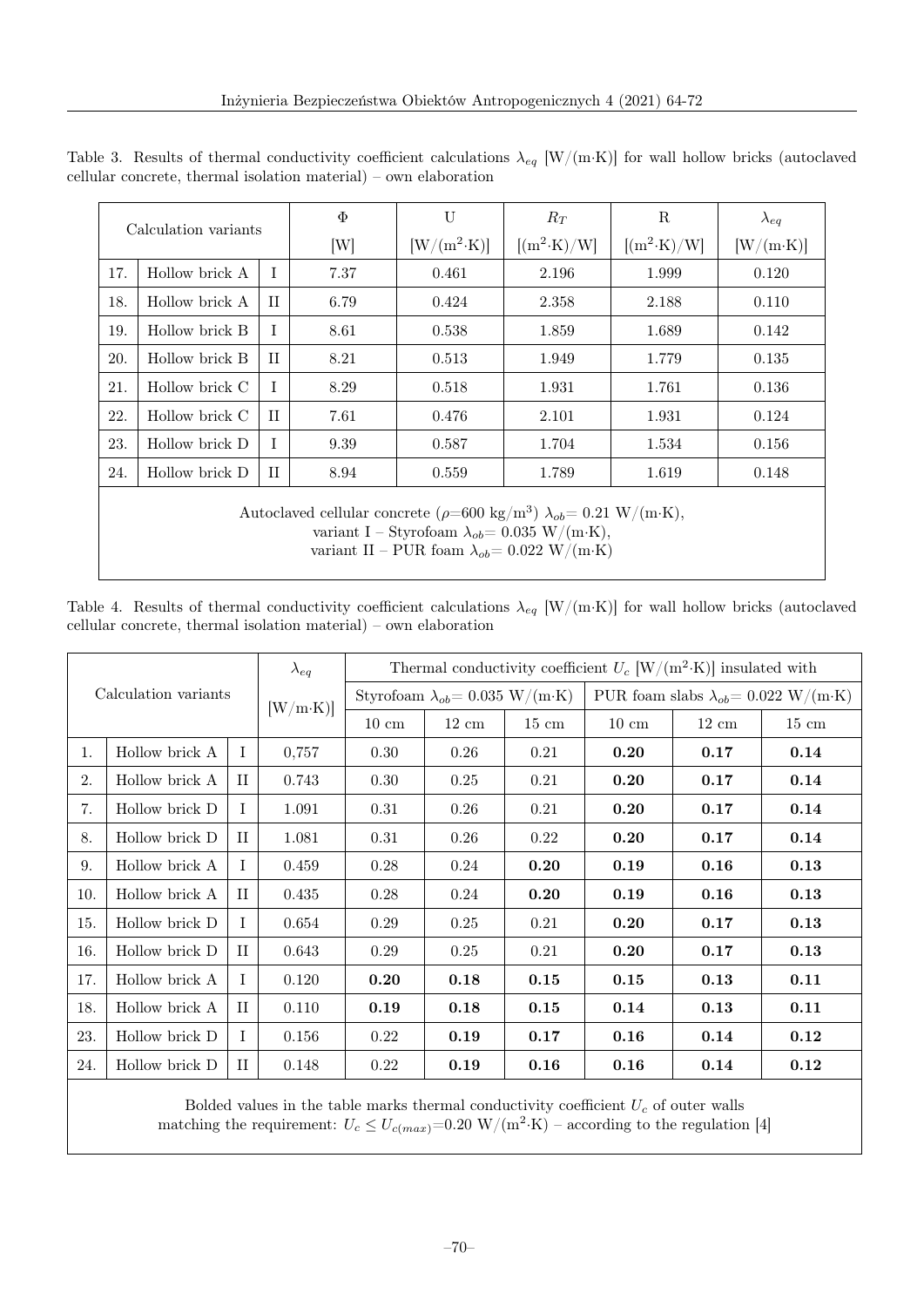of the thermal insulation materials market as well as increasingly advanced production technologies. The thermal conductivity coefficient  $U_c$  [W/(m<sup>2</sup>·K)] is the basic parameter used to check the thermal criterion  $(U_c \leq U_{c(max)})$ . With changing values of  $U_{c(max)}$  certain construction/material solutions for outer walls do not meet the basic criterion  $(U_c \leq U_{c(max)})$  – see table 4. The defined values  $U_c$  are used in further calculations within the scope of thermal and humidity analysis of partitions and a whole building (e.g. the conductivity heat loss coefficient  $H_{tr}$  [W/K], the demand for usable energy EU, the final energy EK and primary energy EP  $[kWh/(m^2 \text{·year})]$ ). It must also be highlighted that, while shaping the composition of outer walls material layers and their joints, it is also necessary to take into consideration the following criteria: thermal insulation, surface and inter-layer condensation, acoustic insulation, fire protection, as well as load bearing capacity and durability of the structure.

#### 4 Conclusions

This work presents a calculation procedure and calculation results of an equivalent thermal conductivity coefficient  $\lambda_{eq}$ [W/(m·K)] of wall elements (hollow bricks) consisting of several different building materials. It must be highlighted that the presented method of calculations may be used in regard to many partitions of thermally heterogeneous structure, e.g. closely-ribbed hollow ceiling bricks with thermal insulation material filling or isothermal binders in the case of binding an outer wall with a balcony slab.

Knowing the value of coefficient  $\lambda_{eq}$  [W/(m·K)] of individual elements allows for thermal and humidity analyses to be conducted within the scope of the energy saving and thermal protection criteria of a building as well as the humidity criterion(surface and inter-layer condensation). Valid determination of the thermal conductivity of elements of a thermally heterogeneous structure requires use of professional software meeting the defined legal and standard requirements.

Due to the introduction of tight requirements in the scope of energy saving and thermal protection of buildings, to limit both thermal losses of building partitions and a building's demand for non-renewable primary energy, it is valid to introduce modern construction and material solutions implemented at the design and construction stage of buildings. This work presents a calculation procedure and results for the thermal conductivity coefficient  $\lambda_{eq}$  [W/(m·K)] of wall elements (hollow bricks) of thermally heterogeneous structure obtained using numerical methods (professional computer software). Knowing the value of coefficient  $\lambda_{eq}$  [W/(m·K)] allows thermal and humidity analyses to be conducted within the scope of the energy saving and thermal protection criteria of a building as well as the humidity criterion (surface and inter-layer condensation).

#### References

- 1. 22. PN-EN 1996-1-1 Eurokod 6.
- 2. Directive 2012/27/EU of the European Parliament and of the Council of 25 October 2012 on energy efficiency, amending Directives 2009/125/EC and 2010/30/EU and repealing Directives 2004/8/EC and 2006/32/EC.
- 3. European Assessment Document EAD
- 4. Zrównoważone budynki biurowe. Projektowanie, uwarunkowania prawne, rozwiązania technologiczne (ed Firląg, S.) isbn: 978-83-01-19513-7 (Wydawnictwo Naukowe PWN, Warsaw, Poland, 2018).
- 5. Fokin, K. Construction Heat Engineering of Fencing Parts of Buildings (Stroyizdat, Moscow, USSR, 1973).
- 6. Instrukcja ITB nr 334/1996: Ocieplanie ścian zewnętrznych metoda lekką. Wydawnictwo Instytutu Techniki Budowlanej, Warszawa, 1996.
- 7. Instrukcja ITB nr 334/2002: Bezspoinowy system ocieplania ścian zewnętrznych budynków. Wydawnictwo Instytutu Techniki Budowlanej, Warszawa, 2002.
- 8. Instrukcja ITB nr 418/2006: Warunki techniczne wykonania i odbioru robót budowlanych, część C: Zabezpieczenia i izolacje, zeszyt 8: Bezspoinowy system ocieplania ścian zewnętrznych budynków. Wydawnictwo Instytutu Techniki Budowlanej, Warszawa, 2006.
- 9. Instrukcja ITB nr 447/2009: Złożone systemy ocieplania ścian zewnętrznych budynków (ETICS). Zasady projektowania i wykonywania. Wydawnictwo Instytutu Techniki Budowlanej, Warszawa, 2009.
- 10. Instrukcja ITB: Warunki techniczne wykonania i odbioru robót budowlanych, część C: Zabezpieczenia i izolacje, zeszyt 8: Złożone systemy ocieplania ścian zewnętrznych budynków (ETICS) z zastosowaniem styropianu lub wełny mineralnej i wypraw tynkarskich. Wydawnictwo Instytutu Techniki Budowlanej, Warszawa, 2019.
- 11. Kaliszuk-Wietecka, A. Budownictwo zrównoważone. Wybrane zagadnienia z fizyki budowli isbn: 9788301188368 (Wydawnictwo Naukowe PWN, Warsaw, Poland, 2017).